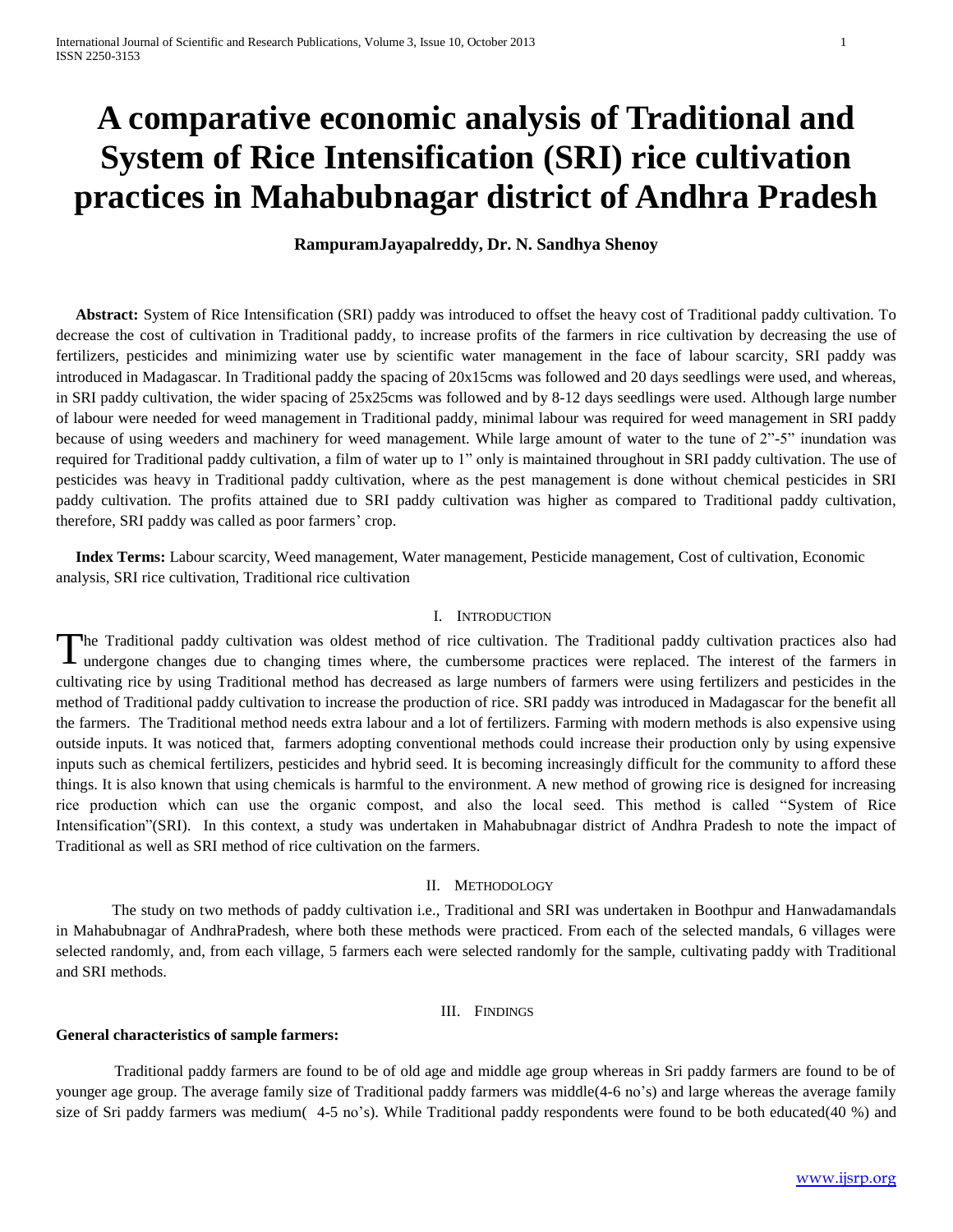International Journal of Scientific and Research Publications, Volume 3, Issue 10, October 2013 2 ISSN 2250-3153

uneducated (60%), all theSRI paddy cultivators were found to be educated (100 %). The average land holding of Traditional paddy farmers was 3-5 acres, whereas, the average land holding of SRI paddy farmers was 4-6 acres.

#### **Nursery management:**

There are some differences between the SRI paddy and Traditional paddy in nursery management.While the SRI paddy cultivation needed 2kgs of seed per acre for nursery management, the Traditional cultivation needed 30kgs of seed per acre for nursery management. The cost of the nursery management in SRI paddy cultivation was 168 rupees per acre whereas, for the Traditional paddy nursery management it was 1250 rupees per acre. Therefore, the farmers gained Rs 1082 per acre due to SRI cultivation up to nursery stage.

#### **Method of transplanting:**

There are major differences between the SRI and Traditional paddy cultivation in the method of transplanting. The method of transplanting in SRI cultivation needed 5-8 no's of labour per acre, while the Traditional paddy cultivation needed 10-15 no's of labour. The wider spacing was followedbetween the plants and rows in SRI paddy (25x25cms)as compared to Traditional paddy (20x15cms).Therefore, the cost of transplanting incurred in SRI paddy was 1200 rupees peracre, whereas, in Traditional paddy the cost wasdouble to that of SRI method i.e., 2400 rupees per acre. Therefore, was a gain of Rs 1150 per acre for transplantation only due to SRI method of cultivation.

#### **Weed management:**

By using the weeder supplied by the department, the SRIfarmertook up weed management without engaging any external labour, while in the Traditional cultivation method the farmer engaged 10-15 no's of labour per acre costingRs2400 per acre. Therefore, the SRI farmers gained Rs 2400 per acre for weed management.

#### **Method of harvesting:**

The crop attained maturity earlier by ten days for harvesting in SRI paddy (110 days) as compared to Traditional method of cultivation (120 days). But, the expenditure incurred was observed to be same in SRI paddy as well as in Traditional paddy cultivation methods for crop harvesting which wasRs.2500 per acre.

## **Yield and cost of cultivation:**

The yield differences were observed in case of SRI and Traditional paddy cultivation methods. Whilethe farmer following SRI method could get 40-50 bags of rice per acre, the farmer practicing the Traditional method of paddy cultivation could get only 30- 35 bags of rice per acre. It was observed thatin one bunch of paddy panicles of BPT Sona inSRI paddy method there were 8000- 10000 grains,while in Traditional method, only 4000-4500 grains were observed. The total cost of cultivation per acre forSRI method was Rs.7208,while in Traditional paddy it was Rs.17190. Therefore, the profits gained due to SRI cultivation was Rs.9982 per acre.

The cost and expenditure of SRI paddy and Traditional paddy cultivation of sample farmers are given in the table as shown below.

## **Table: The cultivation cost of SRI and Traditional paddy methods**

|--|--|--|

| S.No | <b>Cultivation Practices</b> | Expenditure (per acre) of SRI | Expenditure (per acre) of |
|------|------------------------------|-------------------------------|---------------------------|
|      |                              | paddy                         | Traditional paddy         |
|      | <b>Seed Rate</b>             | $Rs60$ - for 2 $kgs$          | $Rs600/$ - for 30 $kgs$   |
| 2.   | Nursery management           | $Rs$ 168/-                    | Rs1250/-                  |
| 3.   | Land preparation             | Rs 1800/-                     | Rs1800/-                  |
| 4.   | Transplanting management     | Rs 1200/-                     | Rs2400/-                  |
| 5.   | Fertilizer management        | Rs1260/-                      | $Rs3240/-$                |
| 6.   | Weed management              | Rs100(weeder rent per day)    | Rs2400/-                  |
| 7.   | Pesticide management         | $Rs120/-$                     | Rs3000/-                  |